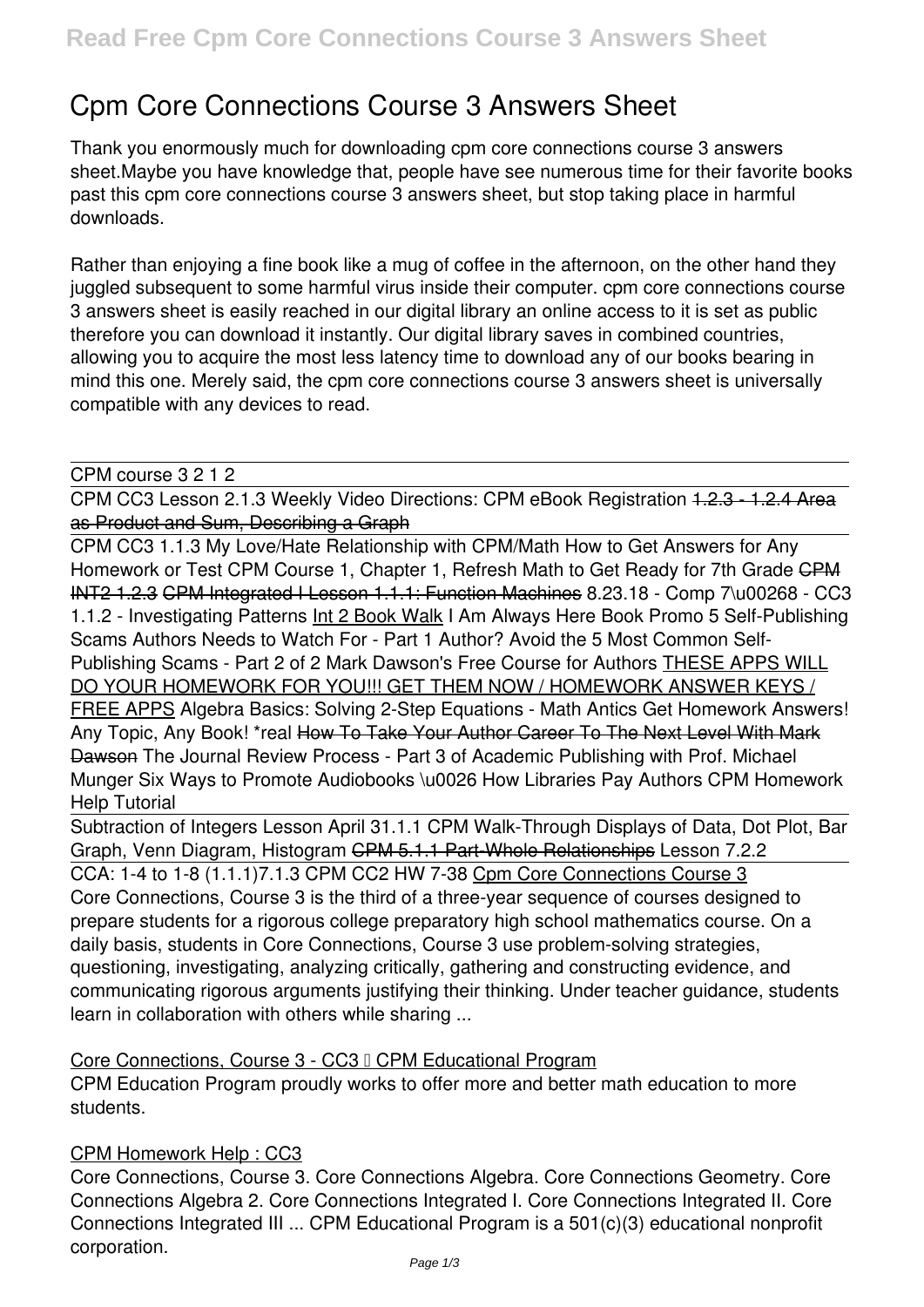# Textbooks I CPM Educational Program

Core Connections, Course 3 is the third of a three-year sequence of courses designed to prepare students for a rigorous college preparatory high school mathematics course. On a daily basis, students in Core Connections, Course 3 use problem-solving strategies , questioning , investigating , analyzing critically , gathering and constructing evidence , and communicating rigorous arguments ...

## Cpm Core Connections Course 3 - XpCourse

Welcome to the Core Connections, Course 3 Parent Guide with Extra Practice. The purpose of this guide is to assist you should your child need help with homework or the ideas in the course. We believe all students can be successful in mathematics as long as they are willing to work and ask for help when they need it.

#### Core Connections, Course 3 - Tahoma

Desmos Access to CPM Activities for Core Connections, Course 3 Print. Modified on: Tue, 7 Aug, 2018 at 6:57 PM. Desmos has changed the way they allow CPM teachers use the materials. If they had previously been approved at: https://teacher.desmos.com/cpm , they should still be able to access the materials. Otherwise, they will need to agree to piloting the materials so that Desmos can evaluate the effectiveness of the materials.

#### Desmos Access to CPM Activities for Core Connections, Course 3

CPM Homework Help. Core Connections, Course 3 is the third of a three-year sequence of courses designed to prepare students for a rigorous college preparatory high school mathematics course. Math Textbook Pages. On a daily connection, students in Core Connections, Course 3 use problem-solving helps, questioning, investigating, analyzing ...

#### Core Connections Course 3 Homework Help I Connect math answers

Core Connections Extra Practice - Cpm Educational (1,954 View) Core Connections: Course 3 - Pc\|mac (2,303 View) Cpm Algebra 1 Hw Solutions - Cwalter.pbworks.com (1,645 View)

Core Connections Course 3, Parent Guide - Cpm - Joomlaxe.com CPM Educational Program. Please sign in with your CPM account... Username. Password

#### CPM

CPM Education Program proudly works to offer more and better math education to more students.

#### CPM Homework Help : Homework Help Categories

Core Connections, Course 3 (MN) About CPM CPMIs mission is to empower mathematics students and teachers through exemplary curriculum, professional development, and leadership.

#### CPM Professional Learning Portal: PL Opportunities

Core Connections: Course 3 Foundations for Algebra Toolkit Managing Editors / Authors Leslie Dietiker, Ph.D., Director of Curriculum (Both Editions) Boston University Boston, MA Evra Baldinger (First Edition) University of California, Berkeley Berkeley, CA Michael Kassarjian (Second Edition) CPM Educational Program Dallas, TX